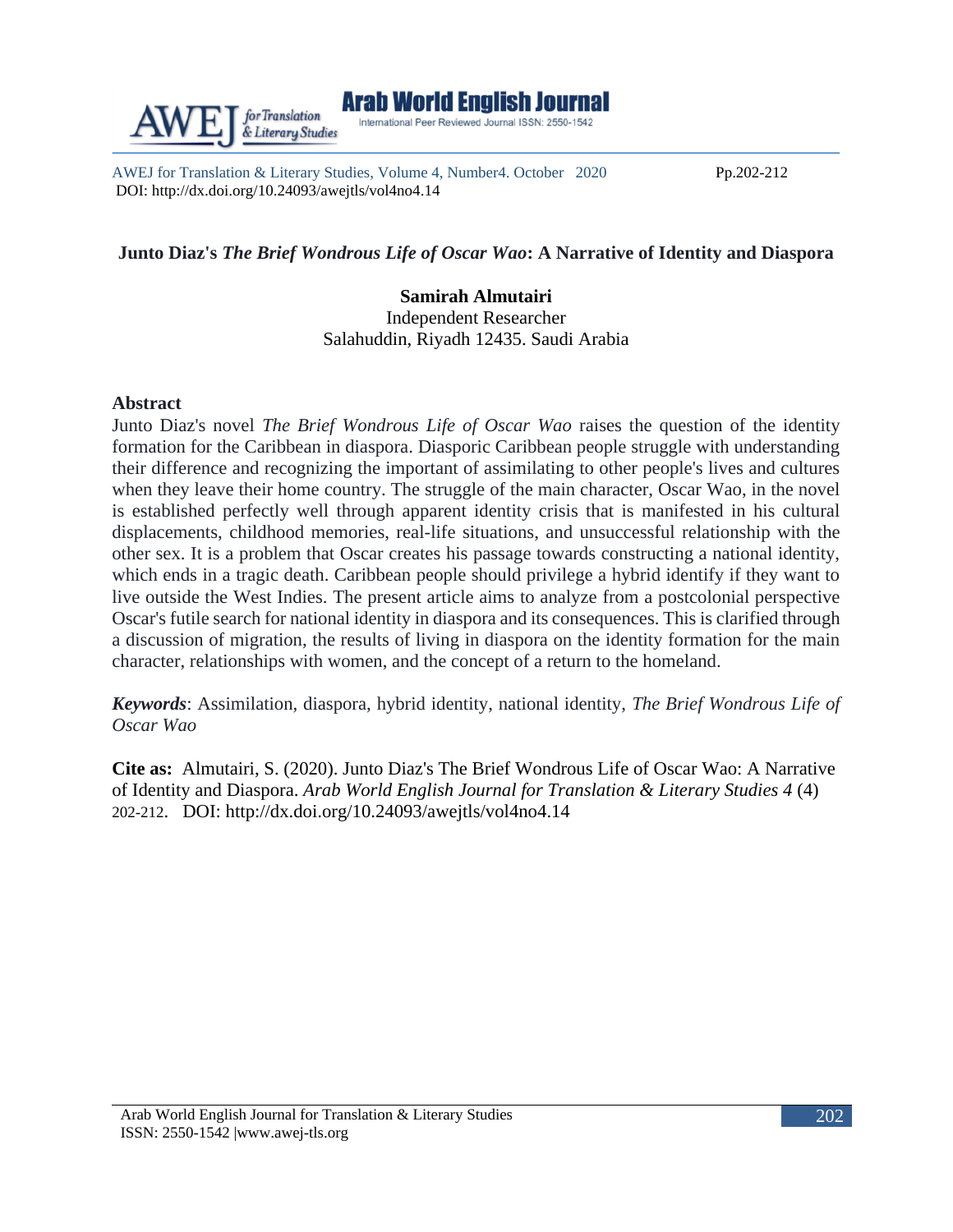203

#### **Introduction**

 After the Second World War and around the middle of the twentieth century, a massive number of colonies in the West Indies, African and India gained their political independence. Moreover, a large group of writers has proffered a new and unique type of literature that reflected the general atmosphere of postcolonialism. Padley (2006) said: " nations that were emerging out of their colonial past were intent on establishing their own national and cultural identities. One of the main ways in which they did was through literature" (p.122). This literature raises questions about colonization, imperialism, power relations, and human rights. Hence, it is called postcolonial literature. Postcolonial texts are concerned with the multiple atrocities and violence Third World countries and societies went through, question the imbalance of power relationships, and call for implementing justice and full freedom all over the world.

Because the West Indies were former colonies, most of the Caribbean literature is characterized as postcolonial literature. Some of these texts are written either in English or French, hence called Anglophone and Francophone Caribbean literature. Caribbean writers have written unique literature that speaks about their particular colonial situation, culture, and heritage. Phillips (2001) noted about the Caribbean literature in an interview:

The great strength of Caribbean literature has been its lack of national, and to a large extent international, borders. It's enabled it to grow outside too. Surely Caribbean migration means that 'here' is pretty much everywhere, and I'm not just talking about postwar migration. I mean Rhys, CLR [James], etc. … I often feel that other countries with 'strong' national literatures- Britain, France, USA, Canada- are increasingly looking to the micro-model of Caribbean literature to see how you can still have a coherent 'national' literature that rises up above geography. It doesn't seem to me that now is the time for Caribbean literature to start retreating to clumsy and reductive essentialism and door-slamming. It's only a strong and self-confident literature that can operate with the door open and ajar. (as cited in O'Callaghan, 2010, p. 28).

Writers such as Derek Walcott, Jamaica Kincaid, Patrick Chamoiseau, Junot Diaz, and Ezekel Alan have written remarkable poems, plays, and novels that describe the postcolonial situation of the Caribbean culture and people.

 Interestingly enough, critics have studied these postcolonial literary texts and examined their political, social, literal, and ideological dimensions. They continue to echo the voices found in postcolonial literature, investigate the colonial stereotypes, and reread the European literary texts. One of the most complex issues that are repeatedly mentioned in postcolonial criticism of Caribbean literature is the concept of identity formation for the Caribbean and the impact of colonization on their identities. In postcolonial theory, the word "identity" is sometimes mentioned along with words such as "culture", "crisis", "formation", and "negotiating". This shows to a great extent that the concept of identity is highly problematic and multidimensional.

 Said (1993) the Palestinian-American critic, triggered the concept of identity concerning culture. He believed that culture is sometimes identified as identity. "Culture comes to be

Arab World English Journal for Translation & Literary Studies ISSN: 2550-1542 | [www.awej-tls.org](http://www.awej-tls.org/)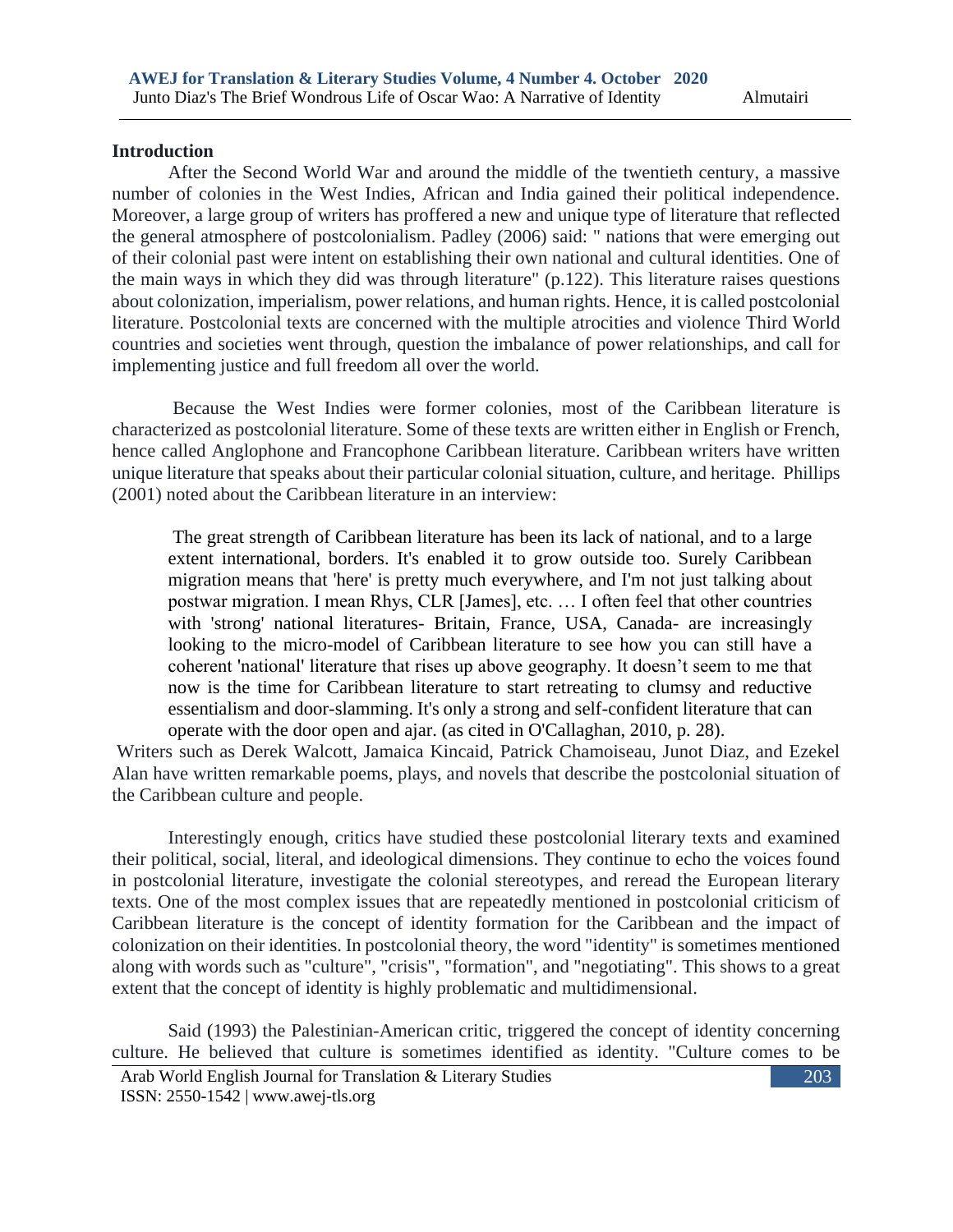associated, often aggressively, with the nation or the state, this differentiates "us" from "them" … Culture in this sense is a source of identity" (p. xiii). He argued that the idea of connecting culture to identity does not endorse postmodern philosophies such as diversity and hybridity. According to Said (1993), it is implausible for a postcolonial nation to have a pure ethnicity and one singular national culture. "No identity can ever exist by itself or without an array of opposites, negatives, and oppositions" (p.52). He added as an irrefutable fact that imperialism causes a mixture of cultures and identities. Imperialism indeed promotes categorizations such as white, or Black, Western, or Oriental. Postcolonialism, on the contrary, deconstructs binary oppositions such as superior-master and inferior-slave relationships. He explained:

No one today is purely one thing … Imperialism consolidated the mixture of cultures and identities on a global scale. But its worst and most paradoxical gift was to allow people to believe that were only, mainly exclusively, white, or Black or, Western, or Oriental. Human beings make their own history, they also make their cultures and ethnic identities. No one can deny the persisting continuities of long traditions, sustained habitations, national languages, and cultural geographies, but there seems no reason except fear and prejudice to keep insisting on their separation and distinctiveness, as if that was all human life was about. (p.336)

In Said's footsteps, there followed a group of critics who wrote about identity in postcolonial texts. Among the critics who examined the concept of identity are the Jamaican- British cultural theorist and socialist Stuart Hall and H. Adlai Murdoch. Hall (1995a) examined, in particular, the concept of identity in the Caribbean. In his article "Negotiating Caribbean Identities", he argued that "identity presenting itself always as a problem to Caribbean people" (p.3). He commented that the situation of the Caribbean is more problematic and unique because of the disappearance of the original inhabitants (Arawaks and Caribs) after the European encounter and the displacement of the slaves who were brought to the West Indies from Africa to work in the plantation fields. Presently, the Caribbean Islands are places for immigrants from all over the world and groups who seek work and labor.

 Hall (1995a) also declared that "the Caribbean is the first, the original and the purest diaspora" (p.6). It entails that the Caribbean islands are not the mother country for the Caribbean people because the islands are inhabited by many people who originally don't belong to the Islands. The consistent change and transformations that happened to the Caribbean, which is being mixed with others' origins and cultures, do not allow them to construct national identities for themselves. It is difficult for the Caribbean to retain the old customs and habits from their lost ancestors. Consequently, the concept of the Caribbean identity should be situated within the unique situation of the Caribbean people. Murdoch (2007) also examined the diasporic situation of the Caribbean and argues that "it is precisely here that the unfixed, heterogeneous character of Caribbean identitythe product of a cross-cultural influences irrevocably resistant to suggested singularities of location and temporality- encounters the constructed, nonoriginary nature of identity in its postmodern, poststructuralist guise" (p.578).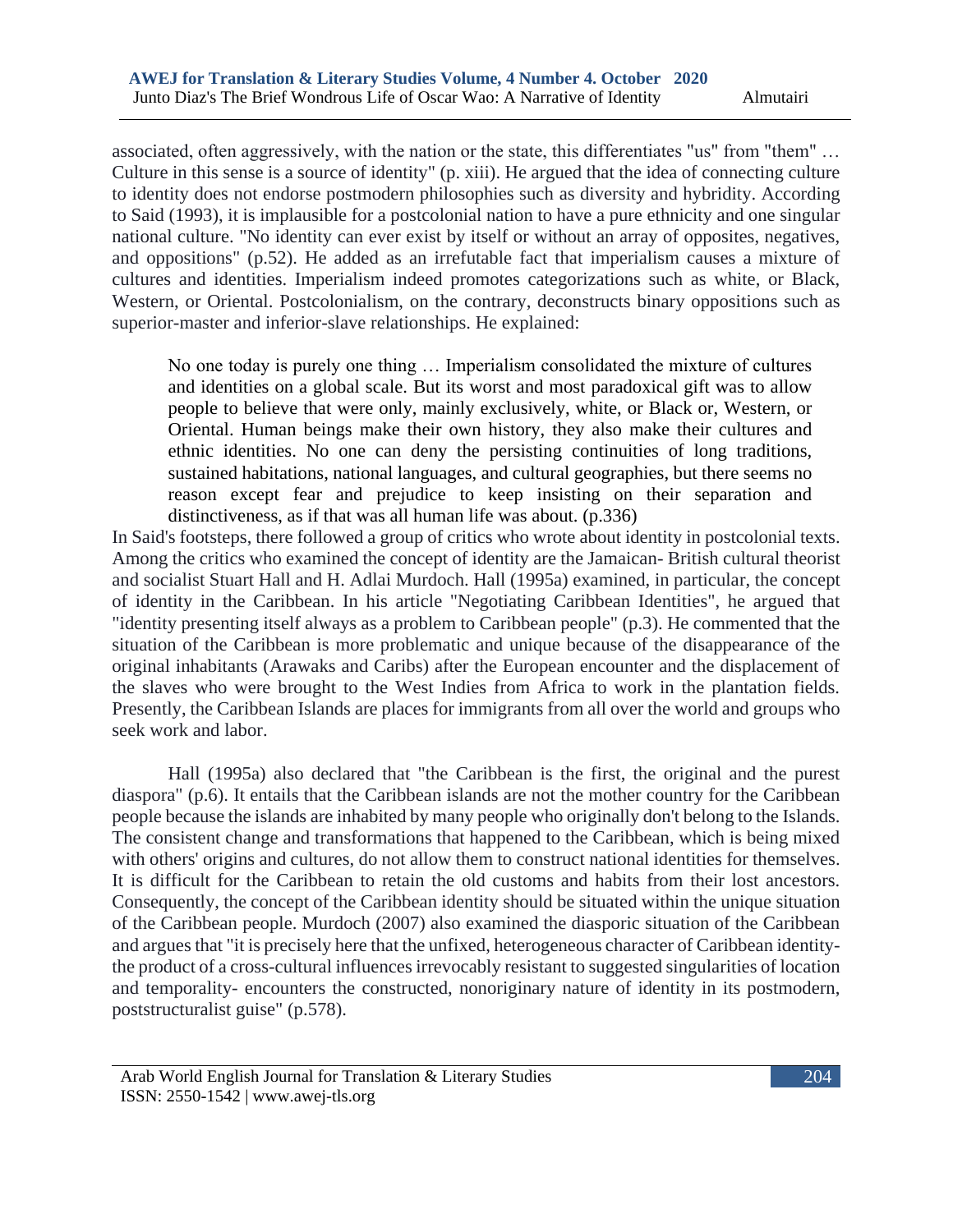The recognition of the diasporic nature and the differences of the Caribbean ethnic groups and culture shows to a great extent that the Caribbean cannot form a singular national Caribbean identity. Hybrid identity should be more privileged to the Caribbean. Edwards (2003) pointed that:

Diaspora points to difference not only internally (the ways transnational black groupings are fractured by nation, class, gender, sexuality, and language) but also externally […] we are forced to think not in terms of some closed or autonomous system of African dispersal but explicitly in terms of complex past of forced migration and racialization (qtd. in Murdoch, 2007, p.578).

Moreover, Hall (1995a) believed that diasporic societies go through difficult processes of understanding and discerning their multiple cultures. These processes include "assimilation<sup>i</sup>", "translation", "adaptation", "resistance", and" reselection" (p.7). Diasporic people construct their identities based on their diverse cultures and experiences. Hall (1990) pointed out that:

The diaspora experience as [he] intend[s] it here is defined not by essence or purity, but by the recognition of a necessary heterogeneity and diversity; by a conception of 'identity' which lives with and through, not despite, difference; by hybridity. Diaspora identities are those which are constantly producing and reproducing themselves anew, through transformation and difference. (p.235)

Hall (1990) maintained that the Caribbean is "the space where the creolisations and assimilations and syncretisms were negotiated" (p. 234). Given that conclusion, the Caribbean cannot form a national identity inside and outside the Caribbean island because syncretic models characterize their culture, language, and lives everywhere. The idea of a return to origins is romanticized and futile. Hall (1990) expressed that:

It is because this New World is constituted for us place, a narrative of displacement, that is gives rise to profoundly to a certain imaginary plentitude, recreating the endless desire to return to 'lost origins', to be one again with the mother, to go back to the beginning … And yet, this return to the beginning is like the imaginary in Lacan-it is neither be fulfilled no requited, and hence is the beginning of the symbolic, of representation, the infinitely renewable source of desire, memory. Myth, search, discovery.

(p. 236)

## *Analysis*

 Interestingly enough, most of the Caribbean novels address the problem and the complexity of identity for the Caribbean and portrait the diasporic experience of the Caribbean people. For example, Junot Diaz's *The Brief Wondrous Life of Oscar Wao* (2008) can be categorized as a narrative of diaspora with questions of national identity formation for the Caribbean. The novel tackles the attempts of the main character to construct a national identity in diaspora. To explain, Oscar Wao's family comes from the Dominican Republic. Oscar's mother migrated to the United

Arab World English Journal for Translation & Literary Studies ISSN: 2550-1542 | [www.awej-tls.org](http://www.awej-tls.org/)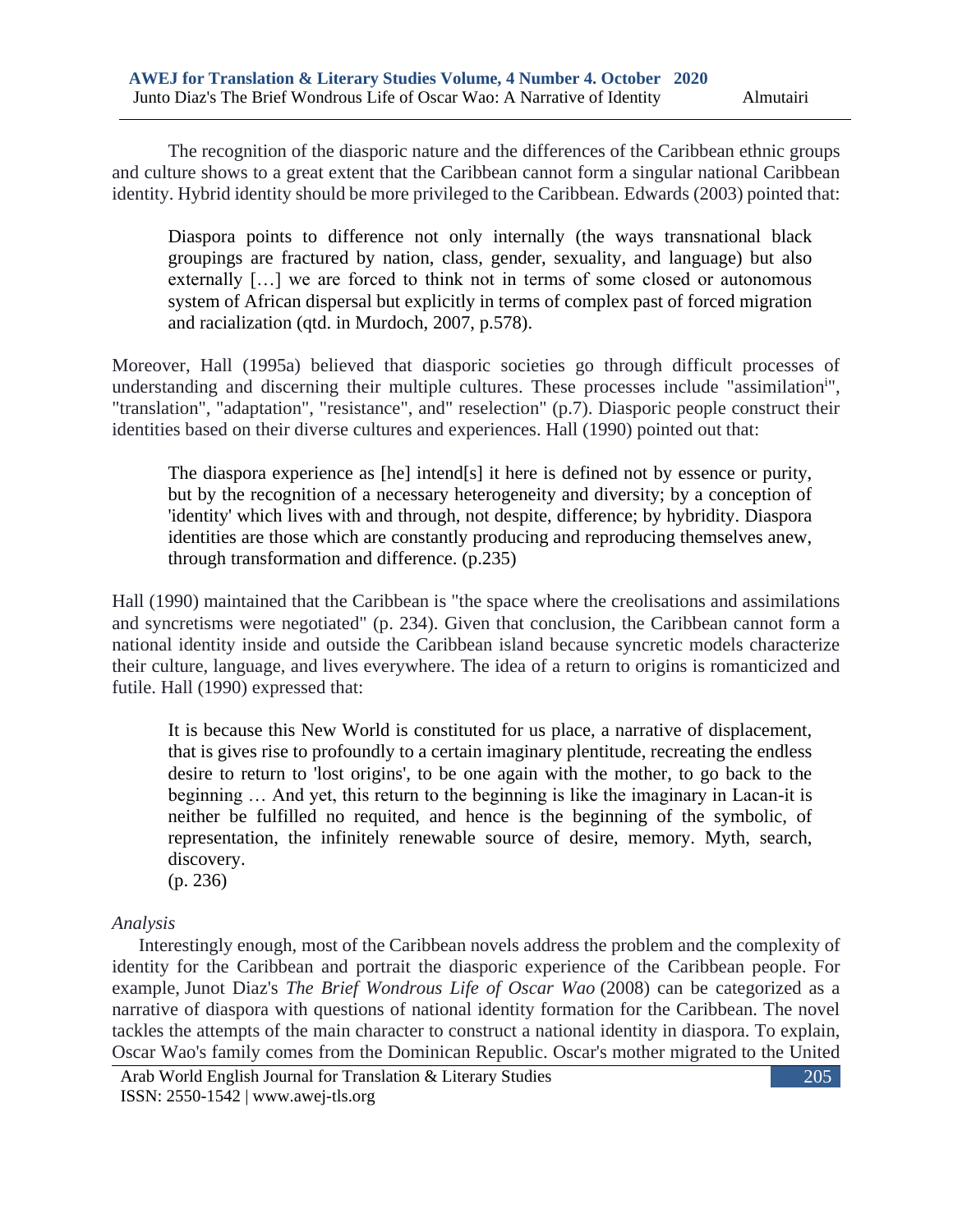States of America. The novel describes the hardship of the history the protagonist and his family or ancestors went through in their motherland, which caused them to migrate. In the novel, migration deepens their main diasporic experience and fragmentation. Instead of assimilating to the culture of the United State and responding to his diasporic nature to form a hybrid identity, Oscar insists on constructing a national identity for himself, which results in a life full of difficulty and problems. He returns to his homeland and place of origin and unfortunately faces death. The present article aims to analyze from a postcolonial perspective the attempts of the protagonist to form a national identity. The futility to form a national identity is seen as identity crisis that unfolds the protagonist's lives, and unsuccessful relationships with the other sex. This thesis is manifested through discussions of themes such as identity formation, postcolonial history with questions of migration, and cultural displacement, and motifs such as the return to the motherland, writing journals, and a curse in the family.

*The Brief Wondrous Life of Oscar Wao* (2008) tackles a specific period of Caribbean history. This period is characterized by violence, atrocity, tyrannical or corrupt leaders and difficult life situations. Oscar Wao's mother migrated from the Dominic Republic to the United States of America. Investigating the causes of migration in the novel is significant as it is closely associated with the protagonists' construction of his national identity. In *the novel,* the community suffered from the regime of Trujillo in the Dominican Republic. In an important footnote, Diaz (2008) points out:

 For those of you who missed your mandatory two seconds of Dominican history: Trujillo, one of the twentieth century's most infamous dictators, ruled the Dominican Republic between 1930 and 1961 with an implacable ruthless brutality. A portly, sadistic, pig-eyed mulato who bleached his skin, wore platform shoes, and had a fondles for Napoleon-era haberdashery, Trujillo (also known as El Jefe, the Failed Cattle Thief, and Fuckface) came to control nearly every aspect of the DR's political, cultural, social, and economic life through a potent (and familiar) mixture of violence, intimidation, massacre, rape, co-operation, and terror; treated the country like it was a plantation and he was the master. (p.3)

Although Oscar did not survive Trujillo's corrupt leadership, his ancestors did such as his grandfather Abelard and his mother, Beli. Abelard used to be one of Trujillo assistants. The dictator Trujillo was known for raping beautiful ladies in the country. Knowing that Abelard's wife and daughter, Jacquelyn, are beautiful and attractive, he invited Abelard to a presidential event and asked for Abelard's wife and daughter to come. Abelard didn't take his wife and daughter to the event, which annoyed Trujillo extremely. As a consequence, and out of anger, Abelard was accused of slander and sentenced to prison for 18 years by Trujillo's authorial law. Trujillo's authority and control were not only limited to the political and social aspects in the country, but they also extended the educational rules and methods in schools and colleges. It was immensely hard for students during his regime to express themselves freely in writings. One of the significant incidents that demonstrated the dictatorship of Trujillo regime is the story of Mauricio Ledesme, one of Beli's classmates. He wrote an essay about his hope to see the Dominican Republic a

Arab World English Journal for Translation & Literary Studies ISSN: 2550-1542 | [www.awej-tls.org](http://www.awej-tls.org/)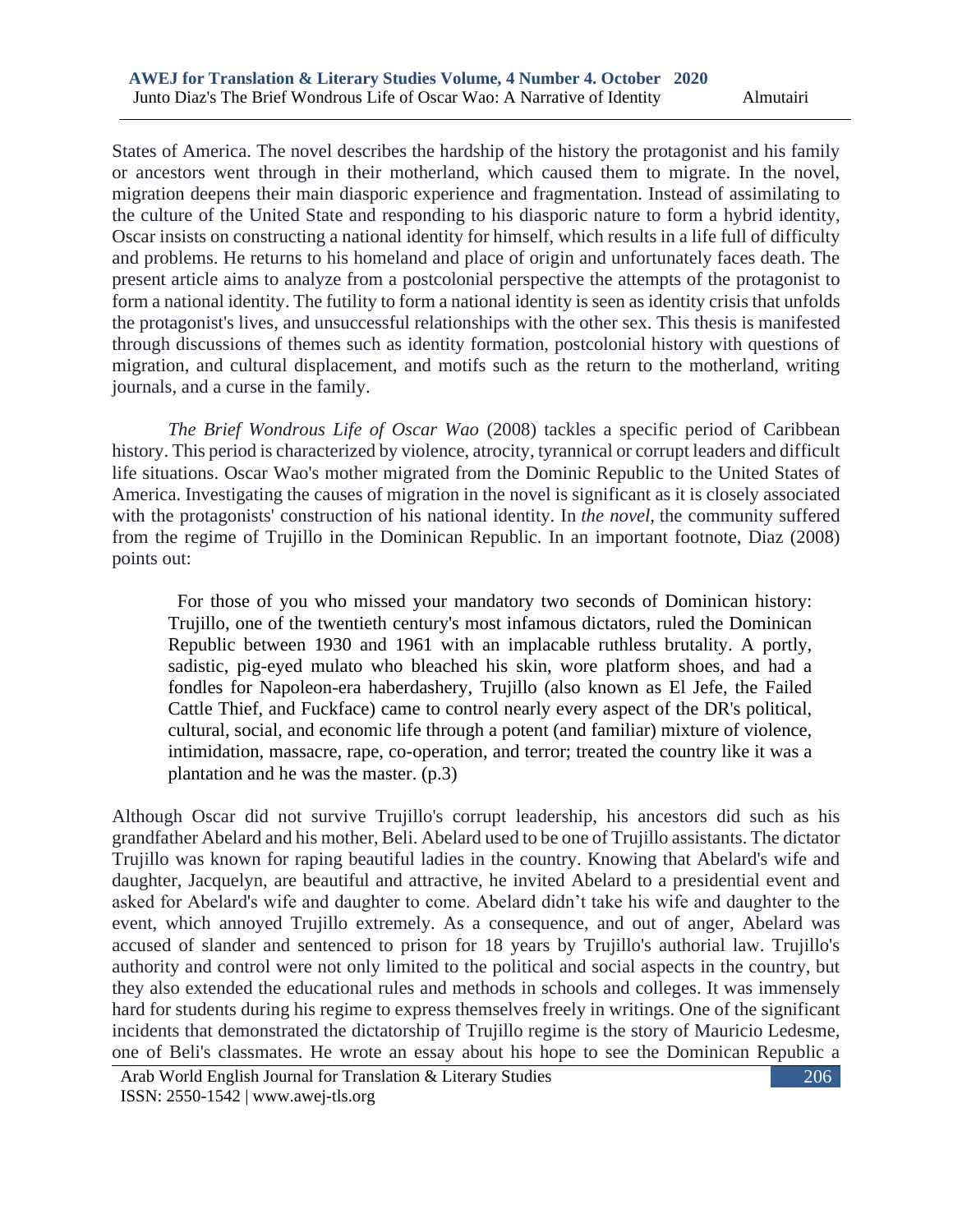democratic country and exposed one of Turjillo's cruel crime, which is killing Galindez, a scholar and loyalist in the Spanish Civil War. Ledesme was sent out of the country by his family to protect him from any problems because of the essay he wrote about Turjillo.

Beli herself suffered from the regime of Trujillo and was propelled to leave the country involuntarily. She had a relationship with a man called the Gangster, who is the husband of La Fea, Trujillo's sister. The Gangster is also one of Trujillo's closest assistants. Although he promised her a beautiful life and a house in Miami, their relationship was filled with misery more than love. He was absent most of his time for businesses and came for short vacations. When she got pregnant, she was threatened by La Fea and forced by her men to have a miscarriage. Later on, she was kidnapped by Trujillo's men and "they beat her like she was a slave. Like she was a dog … it was the end of language, the end of hope. It was the sort of beating that breaks people, breaks them utterly" (Diaz, 2008, p. 147). After being rescued by the Mongoose<sup>ii</sup>, she left for New York when she was only sixteen.

 These incidents are significant enough as they show to a great extent how Oscar's ancestors suffered in their homeland and forced to migrate for security and normal life. Oscar's family has become diasporic because of the forms of violence associated with Trujillo's regime. Saez (2011) pointed out that:

Because the formation of the Dominican diaspora was intimately tied to the violence that the Trujillo dictatorship used to forcibly silence opposing voices, Oscar Wao offers itself up as a foundational fiction of the Dominican diaspora, with all of the positive and negative connotations that the term suggests (p.526).

Oscar's diaspora influences him largely and negatively in the United States. These incidents also show to a great extent that their cultural displacement is an involuntary reaction to the violence and lousy life conditions of their homeland. As Hall (1995a) claimed that the Caribbean is a place of "many continuous displacements… The Caribbean people have been destined 'migrate'; it is the signifier of migration itself-of traveling, voyaging" (p. 234).

In addition to the forced or free cultural displacements of the characters in the novel, the protagonist experience conflict with identity formation from childhood till death. Hall (1995a) believed that "the Caribbean people of all kinds, of all classes and positions, experience the question of positioning themselves in a cultural identity as enigma as a problem, as an open question" (p.8). The following analysis focuses on the character's struggle to fit in his new community and how identity crisis colors his lives as the novel unfolds. The attempt of the main character to construct a national identity instead of a hybrid identity in diaspora makes him struggle a lot during his life.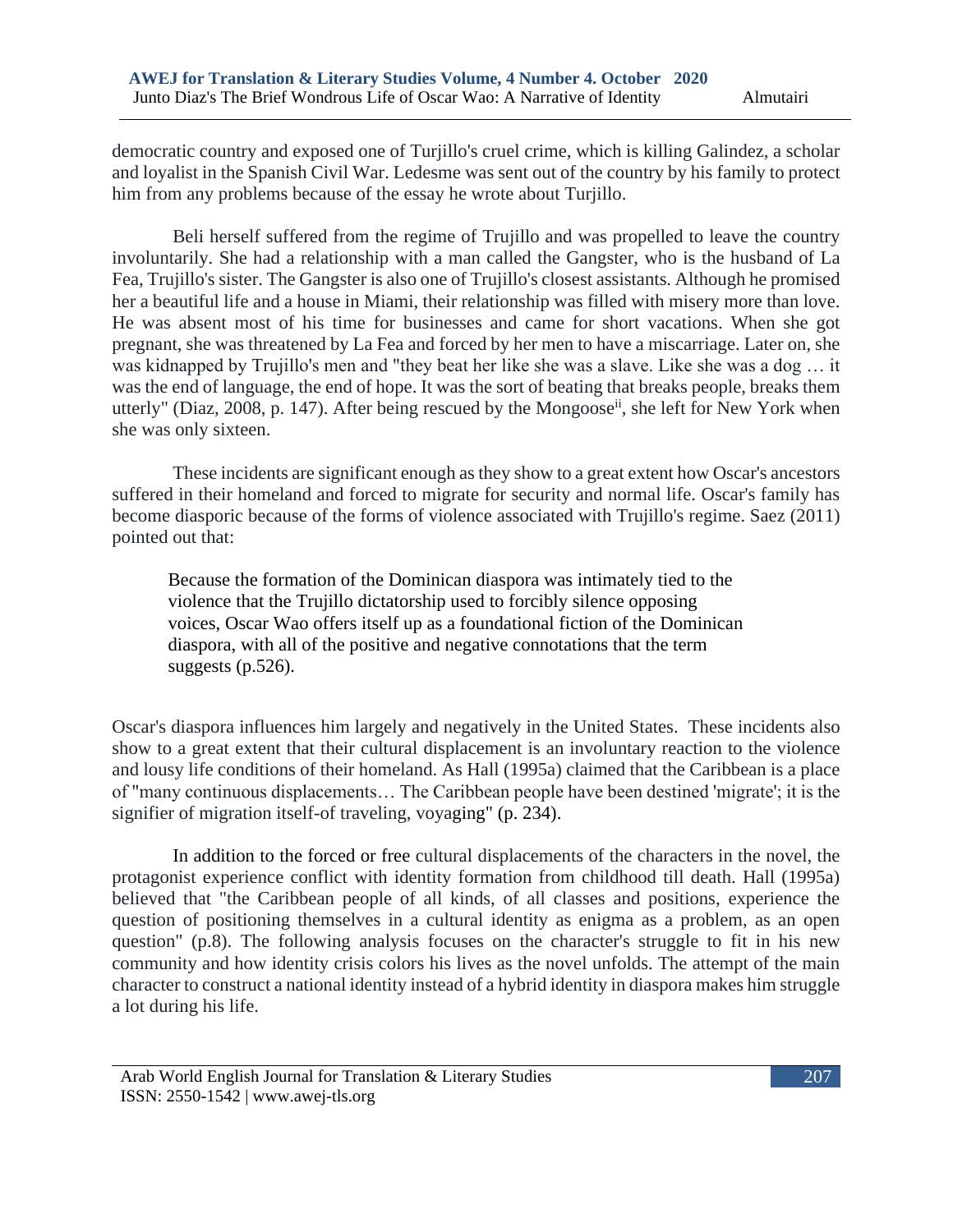Throughout the novel, Oscar identifies himself as a Dominican man in the United States of America. He is adamant that he should not divest himself of the Dominican culture and never tries to assimilate to the diverse society and culture in America. His cultural inauthenticity causes him a lot of trouble. He grows up with his mother Beli and sister Lola in New Jersey, Paterson. Diaz (2008) starts his description of Oscar as a boy who never fulfills the stereotype of the "Dominican cats" (p.11). After being dumped by his girlfriend, Maritza, Oscar finds it hard to fit in the stereotypical picture of the Dominican man and suddenly "became synonymous with being a loser with a Capital L. Couldn't make friends for the life of him, too dorky, too shy, and (if the kids from his neighborhood are to be believed) too weird" (Diaz, 2008, p.17). In high school, he feels marginalized and alienated. He starts to gain weight and loses most of his friends. He becomes less social even in parties, he just watches the audience and never enjoys music and dances. His estrangement increases as he develops a tremendous interest in science fiction. His love to scifiction and fantasy has a counter-effect in assimilating himself to the United States for he is continued to be teased by his peers and seen as a weird person. He becomes more isolated. "He had always been a young nerd-the kind of kid who read Tom Swift, who loved comic books and watched Ultraman- but by high school his commitment to the Genres had become absolute" (Diaz, 2008, p. 20). In Rutgers New Brunswick, he insists on emphasizing his Dominican identity. Students look at him differently and treated him badly. Diaz (2008) says:

The white kids looked at his black skin and his afro and treated him with inhuman cheeriness. The kids of color, upon hearing him speak and seeing him move his body, shook their heads. You're not Dominican. And he said, over and over again, But, I am. Soy dominicano. Dominicano soy. (p.49)

As a result, He gains even more weight. His friend Yunior is not satisfied with Oscar's desperation and wants to help him change his life and improve his situation. Yunior tries to help him lose weight and practice running, but Oscar refuses to continue his friend's "Redemption Program" (Diaz,2008, p.179). He fails to make any progress and yells to his friend to leave him alone. His obesity is an embodiment of his self-dissatisfaction, despair, loss, and a key to his cultural inauthenticity. The fact that he accepts people calling him Wao because he dressed in a Halloween party as Oscar Wilde<sup>iii</sup> and heard by his colleague, Melvin, as "Wao" tells so much about his selfcontempt and neglect. He knows that he is going through trouble. His fragmentation influences his self-knowledge and identity. He states: "I don't know what's wrong with me, he said to his sister over the phone. I think the word is crisis" (Diaz, 2008, p.268). The word "crisis" is significant as it shows that Oscar starts to recognize that he has a problem in his life. After graduation, he works as a teacher in his old high school. Usually, teaching position helps build confidence and personal strength. However, Oscar becomes more and more alienated and isolated. He continues to be teased and made fun of. Sadly, this time, it is done by his students whom he educates and helps in building their knowledge. His friend Yunior feels sorry for him saying:

How demoralizing was that? Every day he watched the "cool" kids torture the crap out of the fat, the ugly, the smart, the poor, the dark, the black, the unpopular, the African, the Indian, the Arab, the immigrant, the strange, the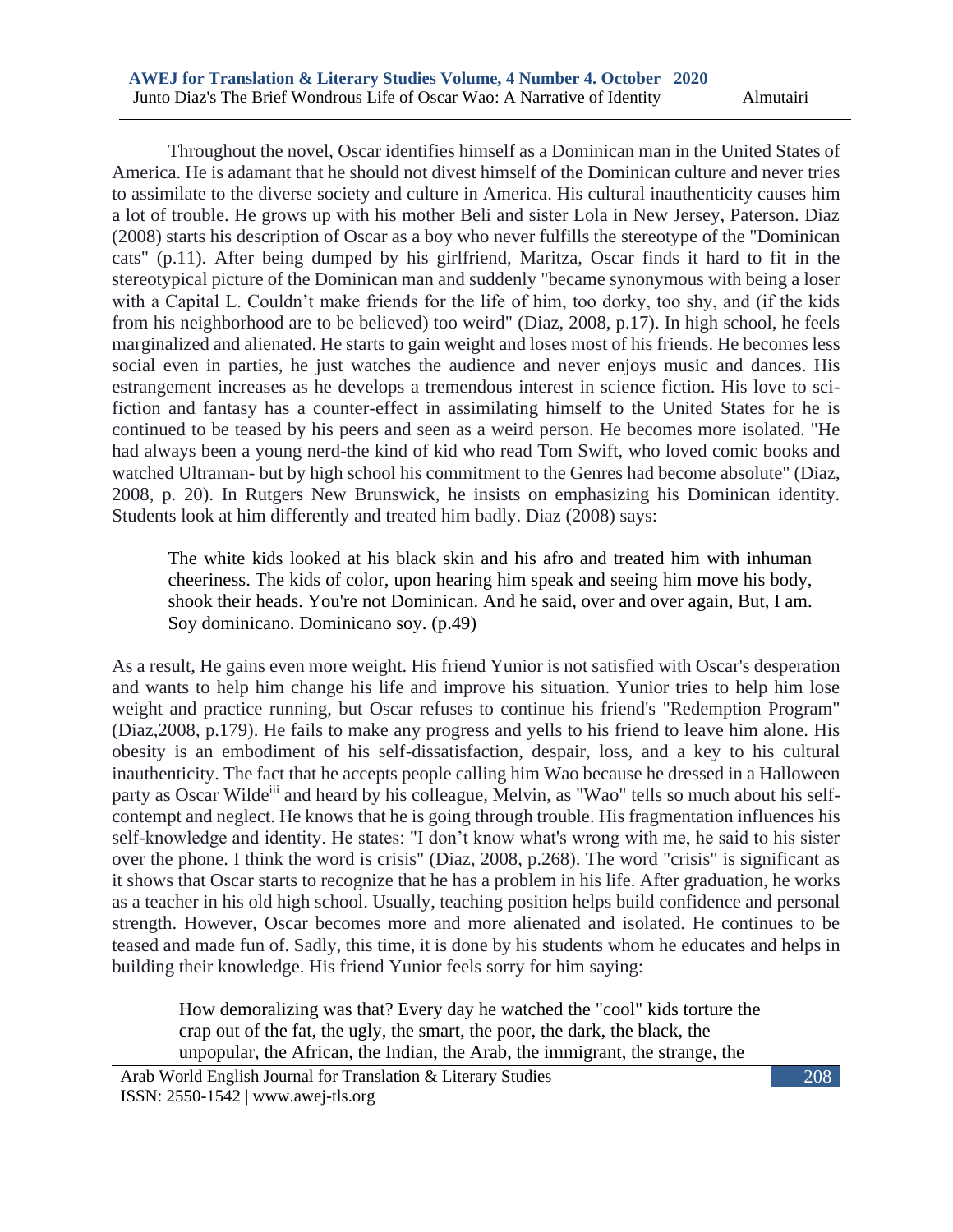feminio, the gay-and in every one of these clashes he saw himself" (Diaz, 2008, p.264).

Oscar tries to focus on his writing as a solution to his situation. However, writing occupies his time but doesn't fulfill the vacancy in his self. Yunior says about him:

On the outside, Oscar simply looked tired, no taller, no fatter, only the skin under his eyes, pounced from years of quiet desperation, had changed. Inside, he was in a world of hurt. He saw black flashes before his eyes. He saw himself falling through the air. He knew what he was turning into. He was Turing into the worst kind of human on the planet: an old bitter dork. Saw himself at the Game Room, picking through the miniatures for the rest of his life. He didn't want this future but he couldn't see how it could be avoided, couldn't figure his way out of it. (Diaz, 2008, p.268)

Having outlined how the protagonist's identity crisis affects his life, one might understand that his struggle comes as a result of his inability to assimilate to the culture of the American society and privileging a national identity instead of a hybrid one.

 The attempt to form a national identity in diaspora for Oscar is associated with the journey to self-fulfillment. He thinks that women might play a crucial role in his completeness and authenticity. However, by the end of the novel, he agrees that intimacy is what describe love relationships as true. It seems that intimate relationships partially mitigate the struggle the protagonist goes through in his life. To elaborate, Oscar believes that his identity as a Dominican male is largely connected to masculinity. He struggles as the novel unfolds to have a female partner. Oscar's only golden age was when he was seven years old. He had two girlfriends, Maritza and Olga. He rejects Olga because Maritza is more beautiful than Olga, but unfortunately, Martiza rejects him for another boy. Before college, he falls in love with a girl from the Caribbean. She is called Ana Obregon. Oscar was fascinated by the way she looks and they both share an interest in science fiction. When her ex-boyfriend shows up, she breaks up with Oscar. He writes to his sister expressing his sadness: "I have waited forever to be in love …How many times I thought this is never going to happen to me" (Diaz, 2008, p.47). In college, he falls in love with a girl from Puerto Rico, called Jenni Munoz. She enjoys his company but dumps him for another man. Oscar tries to commit suicide but gets saved by the Mongoose. Saez (2011) highlighted that Oscar is "unable to find a willing partner with whom to engage in sex, his virginity delegitimizes his masculinity and his identity as a Dominican" (p.535). When he goes to Santo Domingo, he falls in love with a middle-aged Dominican woman, called Ybon. Although she is a prostitute, and her first client, called the Captain, a very dangerous man, Oscar falls madly in love with her. His mother and aunt do not approve of Oscar's relationship with Ybon, but he finds in his love to her the intimacy that keeps him move forward in keeping this relationship for as long as he could. When their relationship progresses, the Captain asks his men to handle Oscar. They drive him the cane field and beat him aggressively. Even when he goes back to the United States of America, he can't forget Ybon easily and asks his friend Yunior to lend him money to go back to Santo Domingo. He goes back to meet Ybon for he is obsessed with her. Yunior said "what really got him … was the little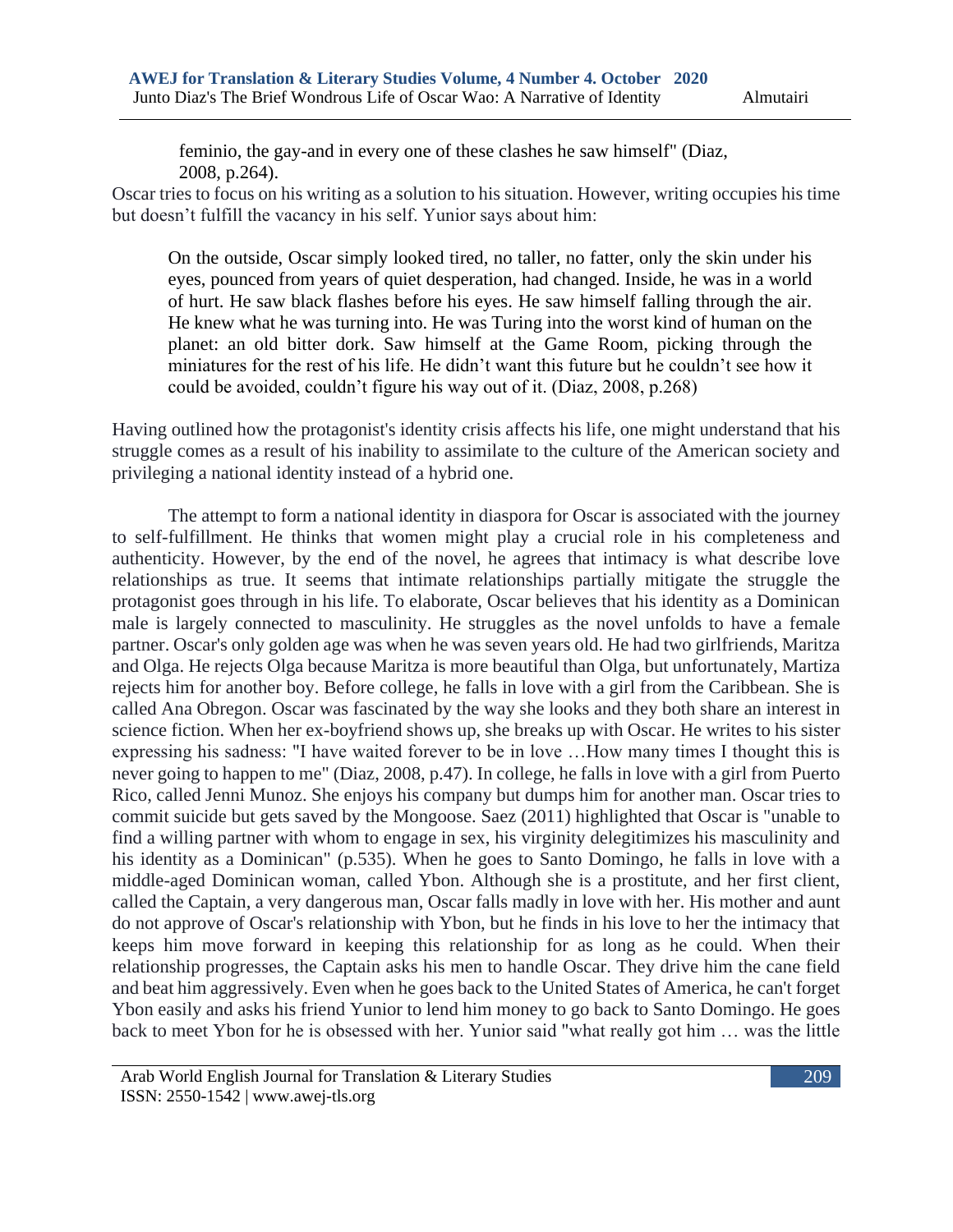intimacies that he'd never in his whole life anticipated …The beauty! The beauty!" (Diaz, 2008, pp.334-5). Oscar is caught again by the Captain and get killed.

Since relationships with women show the protagonist's struggle with finding intimacy in his life, Oscar feels that searching for essence and roots is a necessary step for national identity formation. Hall (1995a) argues that the question of roots "provides a kind of ground for our identities, something to which we can return, something solid, something fixed, something stabilized around which we can organize our identities and our sense of belongingness" (p.4). Going back home helps Oscar fulfill the vacancy he has in his life and bridge the gap in his identity. However, he faces death tragically there. His death is significant, and it is symbolic in the sense that it shows that constructing a national identity is impossible for him. Speaking of going back to the country of origin, Benitez-Rojo (1996) posited:

Every Caribbean person, after an attempt has been made to reach his culture's origins, will find himself on a deserted beach, naked and alone, coming out of the waters as though shivering and shipwrecked … without any identification papers other than the uncertain and turbulent memorandum inscribed in his scars, tattoos, and skin color. Finally, every person of the Caribbean is in exile from his own myth and his history, and also from his own culture and his own Being, now and always, in the world. (p.217)

To explain, Oscar, who is desperate to fall in love, finds a woman who reciprocates his feelings, finds love in the Dominican Republic. It has taken Oscar Wao great pains to reach this stage. This event is important as it clearly shows to what extent Oscar cannot bridge the gap in his identity in the United State of America, but in Santo Domingo, he experiences a new kind of life. Instead of being teased for his physical appearance, interests, and hobbies, Oscar's lover, Ybon, finds him an interesting person with multiple talents. Although he fulfills his masculinity, he believes that intimacy is the core of love relationships. This makes him brave enough not to mind losing his life because he feels that intimacy has cured his deep wounds in his identity.

Writing letters or journals is an important motif in the novel. It seems that writing, for Oscar, is an embodiment of self-fulfillment and a way to mitigate the struggle in his identity formation process. Oscar documents his experiences through writing. Oscar's life is told by Yunior as the narrator of the novel. It can be said that Oscar's incapability of narrating his story is related to his struggle in knowing who he is. The readers know about Oscar through Yunior's point of view. However, Oscar documents the last part of his life as letters conveyed to the readers by his friend Yunior. Oscar reveals what happened to him in the plantation field and how he is beaten the first time and the second time until he dies.

 The curse is a trauma Oscar has in his family. The curse is a symbolic barrier for Oscar to construct a national identity. On a more general level, the curse stands for the Caribbean trauma of lacking origins and roots. Oscar's family was cursed by fuku' which is associated with Trujillo. Trujillo bestows the curse to Oscar's grandmother because of her disobedience to his policy. His family is cursed, and every single member faces difficulty in forming relationships. His mother

Arab World English Journal for Translation & Literary Studies ISSN: 2550-1542 | [www.awej-tls.org](http://www.awej-tls.org/)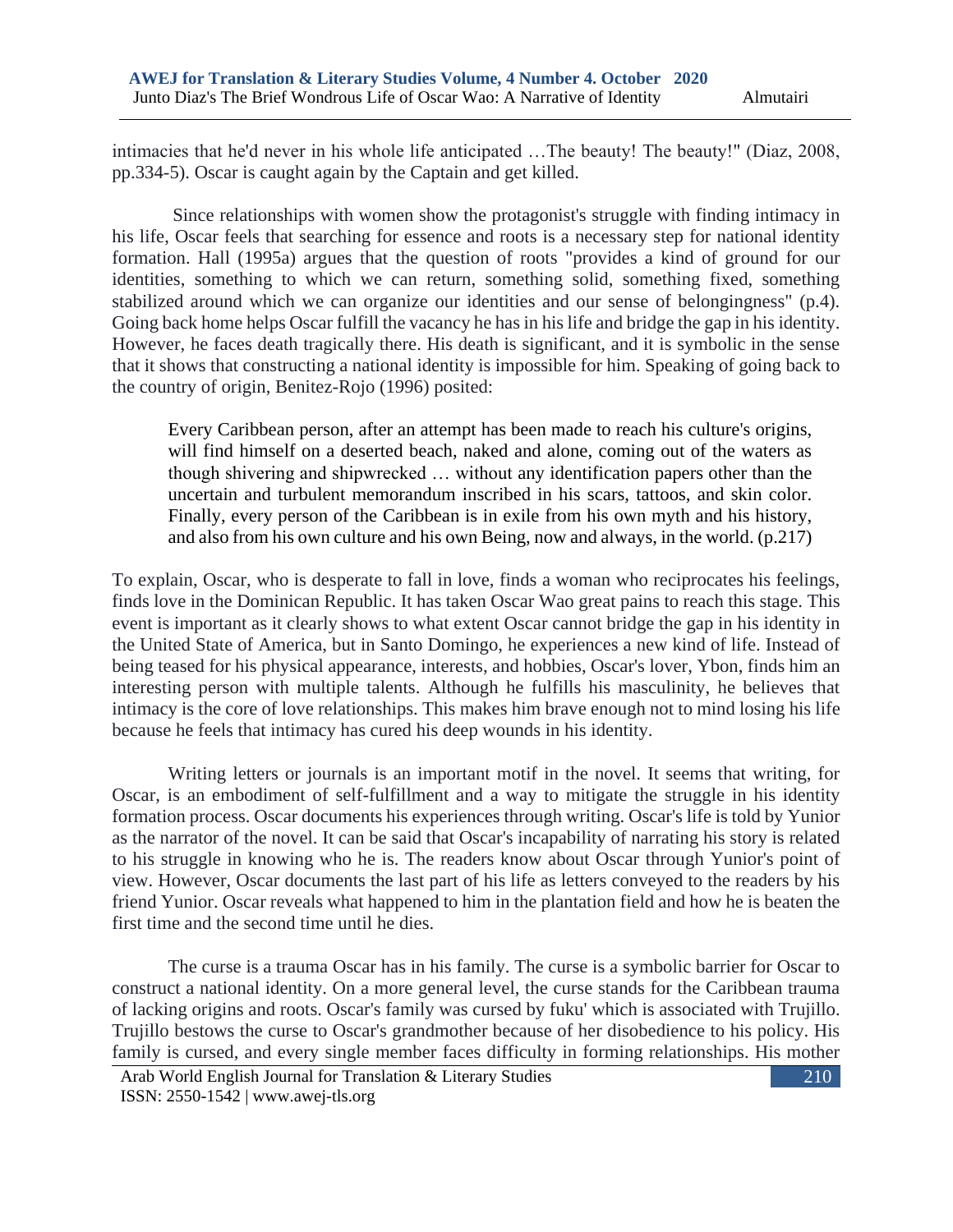faces problems in her relationships and she migrates to the United State of America. His sister Lola also faces difficulty in her relationships in the United States of America and sent by her mother back to the Dominican Republic. As it has been mentioned earlier, Oscar fails to attract any woman during his high, senior, and college years. The only successful and real relationship for Oscar is the one that has cost him his life.

### **Conclusion**

 The novel triggers the readers to think that it is a futile project for the Caribbean to demarcate a national identity in diaspora. Hall (1995a) believes that "identity is not in the past to be found, but in the future to be constructed" (p.14). Oscar's main struggle with his identity is derived from a strong connection to his national culture and identity. The novel has certainly enriched the national and hybrid identity formation in diaspora for Caribbean studies.

### **Endnotes:**

<sup>1</sup> - Assimilation as defined by Hall (1999), in his article "Negotiating Caribbean Identities" as: The profound process of assimilation, of dragging the whole society into some imitative relationship with this other culture which one could never quite reach. When one talks about assimilation in the Caribbean, one always feels Caribbean people constantly leaning forward, almost about to tip over, striving to reach somewhere else" (p. 8).

#### iiDiaz (2008) defines The Mongoose as

 One of the great unstable particles of the Universe and also one of its greatest travelers. Accompanied humanity out of Africa and after a long furlough in India jumped ship to the other India, a.k.a. the Caribbean. Since its earliest appearance in the written record—675 B.C.E., in a nameless scribe's letter to Ashurbanipal's father, Esarhaddon—the Mongoose has proven itself to be an enemy of kingly chariots, chains, and hierarchies. Believed to be an ally of Man. Many Watchers suspect that the Mongoose arrived to our world from another, but to date no evidence of such a migration has been unearthed" (p.151).

iii Oscar Wilde (1819-1859) is an Irish poet and playwright. He is known for his *The Picture of Dorian Gray* (1891), and on his comic masterpieces *Lady Windermere's Fan* (1892) and *The Importance of Being Earnest* (1895). He advocated Aestheticism in art during the late 19<sup>th</sup> century.

### **About the Author:**

**Samirah Almutairi** has a master's degree in literature from King Saud University. She wrote her graduate thesis on Caribbean drama. She worked in Princess Nourah Bin Abdulrahman University and Imam Mohammed Bin Saud University. She taught drama, poetry, advanced writing, and translation. Her ORCID ID is 0000-0002-7065-2579